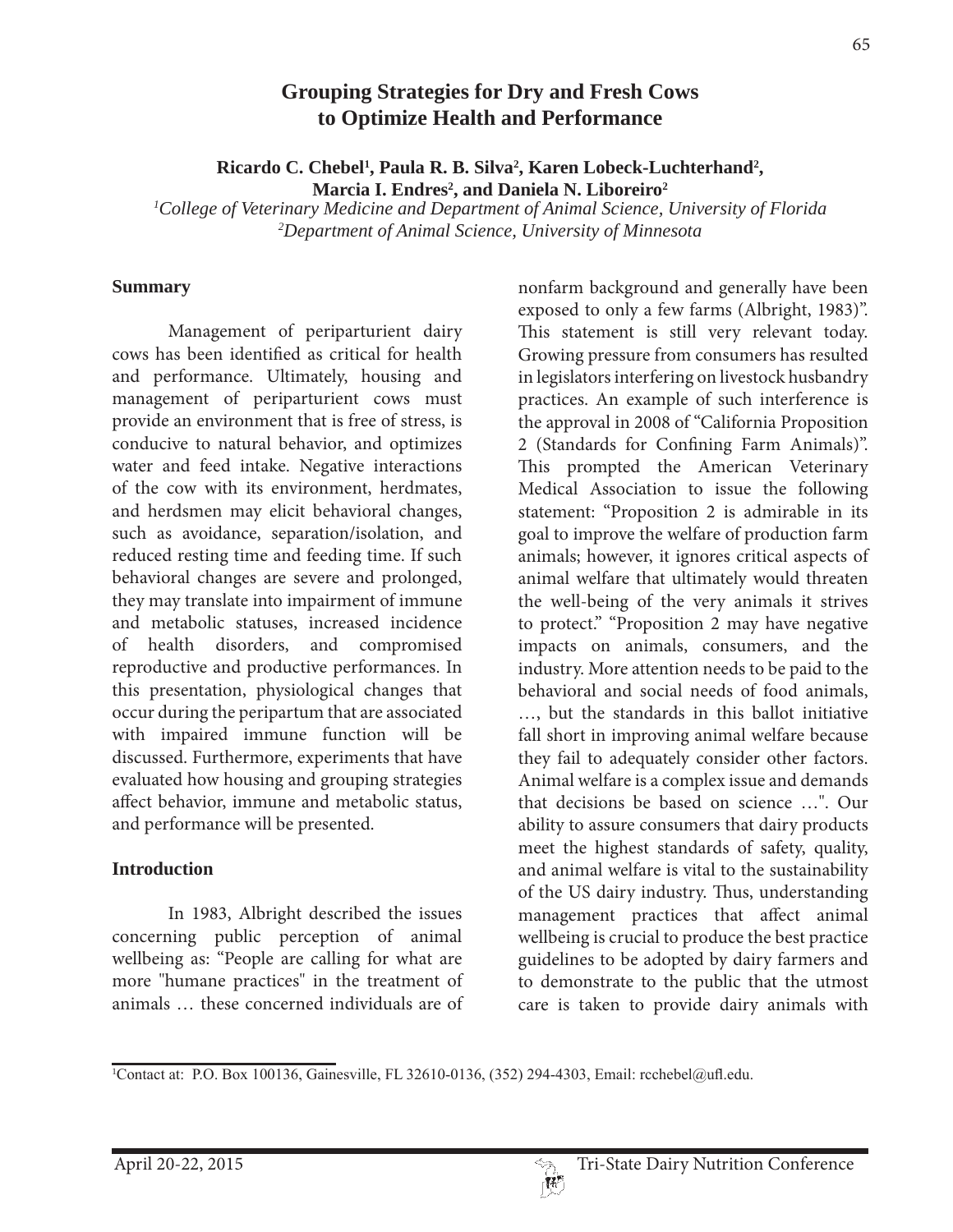a safe, comfortable, and health conducive environment. Nonetheless, we must not lose focus that dairy farms are profit driven as any other business.

 Moberg (2000) described stress as being part of life and not inherently harmful to animals. As in humans, dairy animals have developed mechanisms to cope with stress and only in severe cases of stress do they present abnormal responses that may lead to disease and poor performance. The recognition that some management strategies may produce excessive stress or chronic stress and lead to disease has sensitized us for the importance of stress to dairy cow well-being. Once a stressor is identified, an organism may respond through neuroendocrine (pituitaryhypothalamic-adrenal axis, e.g., cortisol secretion), immune (innate or adaptive responses), autonomic (e.g., "fight or flight"), and behavioral (e.g., stress avoidance) changes. Each and every step of the response to stressors is important. Evaluating one response only may not be sufficient to understand the overall consequence of stressors to the animal.

 Cows are social animals and as such are highly susceptible to social interactions and hierarchical order. Once housed within a group, dominant cows display physical and non-physical aggressive behavior towards submissive cows. Situations that exacerbate these deleterious interactions among dominant and submissive cows (e.g., lack of feed or water, limited feed bunk space, and limited resting space) have the potential to affect health and performance. Although group performance is the most common used parameter to evaluate management and protocols, often evaluation of averages masks the poor performance of subordinate cows in particular. Therefore, management should be focused to provide all cows with sufficient feed, water, and resting

space to minimize the expression of subordinate behaviors. Although much focus has been placed on behavioral responses to stressors, it is important to note that often behavioral responses are short lived and have minor implications to overall well-being, health, and performance. A holistic approach to understanding how cows respond to stressors and the consequences to health and performance may generate a more precise understanding of the relationship between these stressors and animal well-being.

## **Prepartum Grouping Management and Transition Cow Health**

 Regrouping of dairy cows is used in dairy operations to maintain homogenous groups in terms of gestation stage to optimize nutritional management. Thus, in many dairy operations, cows are housed as a group from approximately 230 to 250 days of gestation in so called "dry cow pens" and as another group from 251 days of gestation to parturition in so called "close-up cow pens". Every week, cows from the dry-cow pen are moved to the closeup cow pen, which results in weekly disruption of social interactions, and for many cows, disruption of social interactions in the last days before parturition. Constant regrouping of cows changes the hierarchical order among them, forcing cows to re-establish social relationships through physical and nonphysical interactions and exacerbating aggressive and submissive behaviors (von Keyserlingk et al., 2008). Furthermore, because dry-cows and close-up cows are not producing milk, their management is often taken for granted, resulting in overstocked pens, insufficient water and feed availability, and exposure to adverse weather conditions (i.e., heat stress). These managerial inadequacies that increase and prolong the negative energy balance during the peripartum period transform the normal homeorhetic changes into metabolic diseases (i.e., excessively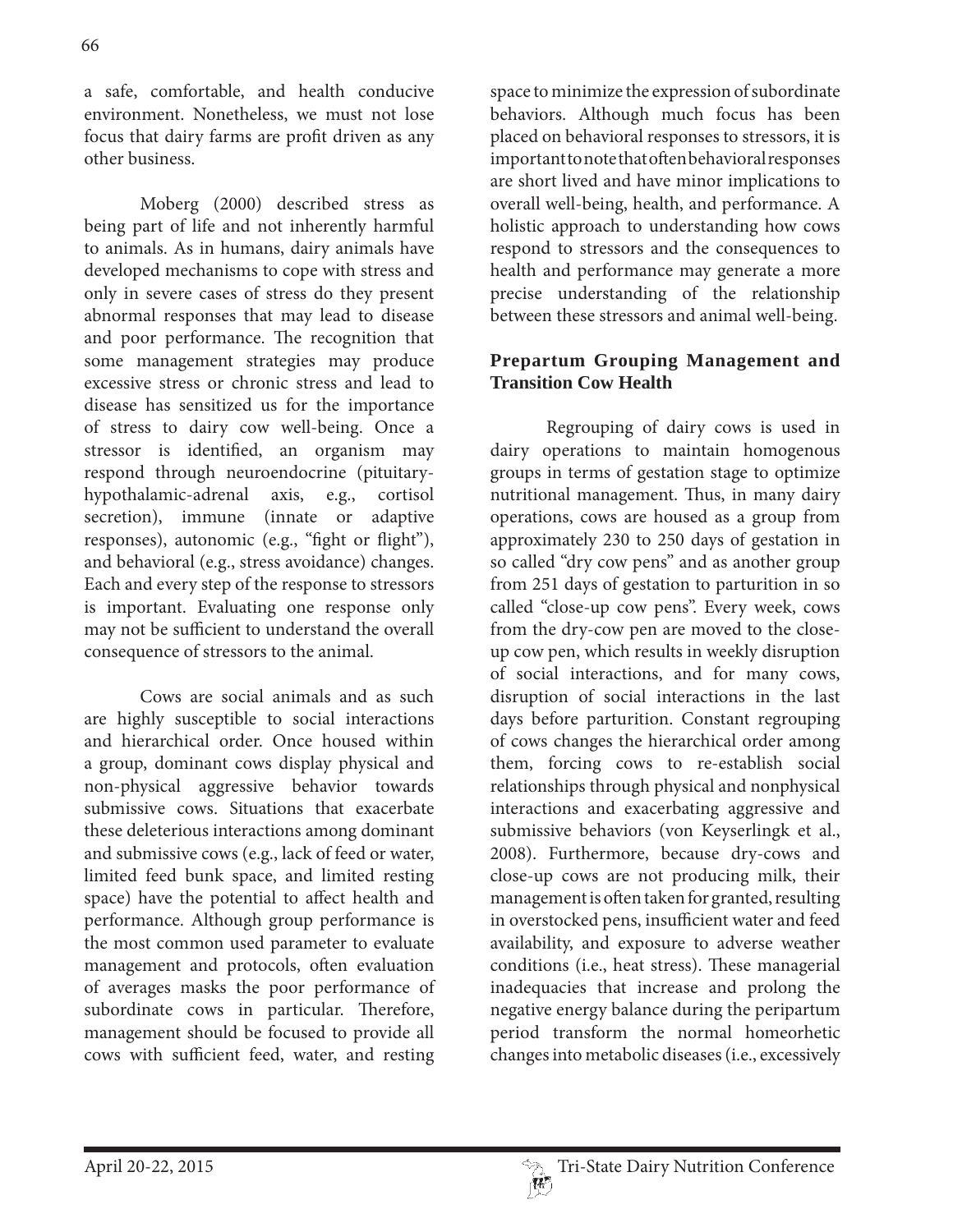67

elevated fat mobilization, hepatic lipidosis, and ketosis), further suppressing immune function of dairy cows and predisposing them to health disorders and compromised productive, reproductive, and economic performances.

# Separation of prepartum heifers and cows

 Smaller cows are in general more submissive than larger cows. Consequently, when prepartum heifers are housed together with mature cows, they are more likely to express submissive behavior. In a study in which prepartum heifers were housed with mature cows during the prepartum or were housed alone, heifers housed with mature cows had reduced feed intake and reduced resting time during the prepartum and reduced milk yield compared with heifers housed alone (Table 1). Therefore, we recommend that primiparous cows be housed separately from mature cows from at least 21 days before to 21 days after calving. If this is not possible, prepartum and postpartum pens should have a stocking density  $of < 80\%$ .

## Stocking density prepartum and its effects on behavior, feed intake, and immune function

 Situations of limited space or access to feed exacerbate aggressive and submissive behaviors. Two small but elegant studies conducted in research facilities at the University of British Columbia in Canada demonstrated the effects of overstocking of prepartum cows on behavior and feed intake. According to one of these studies, cows housed in pens in which the ratio of cows to feeding bin was 2:1 had altered behavior compared with cows housed in pens with cow to feeding bin ratio of 1:1 (Hosseinkhani et al., 2008). Similarly, the second study demonstrated that cows housed in pens with 12"/cow of feed bunk space had altered behavior compared with cows housed in pens

with 24"/cow of feed bunk space (Proudfoot et al., 2009). These altered behaviors included increased rate of feed intake, fewer meals per day, increased feed sorting, decreased overall feed intake, increased standing time, and increased rate of displacement from the feeding area (Hosseinkhani et al., 2008; Proudfoot et al., 2009). The consequences of stocking density for dominant and submissive cows are likely to be distinct. Dominant cows are likely predisposed to ruminal acidosis when they have increased rate of feed intake, fewer meals per day, and increased feed sorting. On the other hand, submissive cows are likely predisposed to metabolic diseases, such as hepatic lipidosis and ketosis because of reduced feed intake and lameness because of increased standing time and displacement rate. Therefore, overstocking of pens of prepartum cows, a common problem in dairy operations of all sizes, predisposes all cows to inadequate nutrient intake prepartum and consequently compromised immune function. Because cows have allelomimetic behavior, characterized by cows doing the same activity at the same time, it is fundamental to assure that space is available for all cows to eat at the same time without the expression of aggressive and submissive behaviors during the prepartum period.

 A study conducted in Italy evaluated the humoral immunity and productive performance of dairy ewes that were housed in high or low stocking density conditions from late gestation to mid-lactation (Carporese et al., 2009). Ewes that were housed in high stocking density conditions had reduced anti-ovalbumin IgG concentration in response to an ovalbumin challenge compared with ewes housed in low stocking density conditions (Carporese et al., 2009). Further, ewes that were housed in high stocking density conditions tended to have a greater number of aggressive interactions and had reduced milk yield and increased milk somatic cell count (Carporese et al., 2009).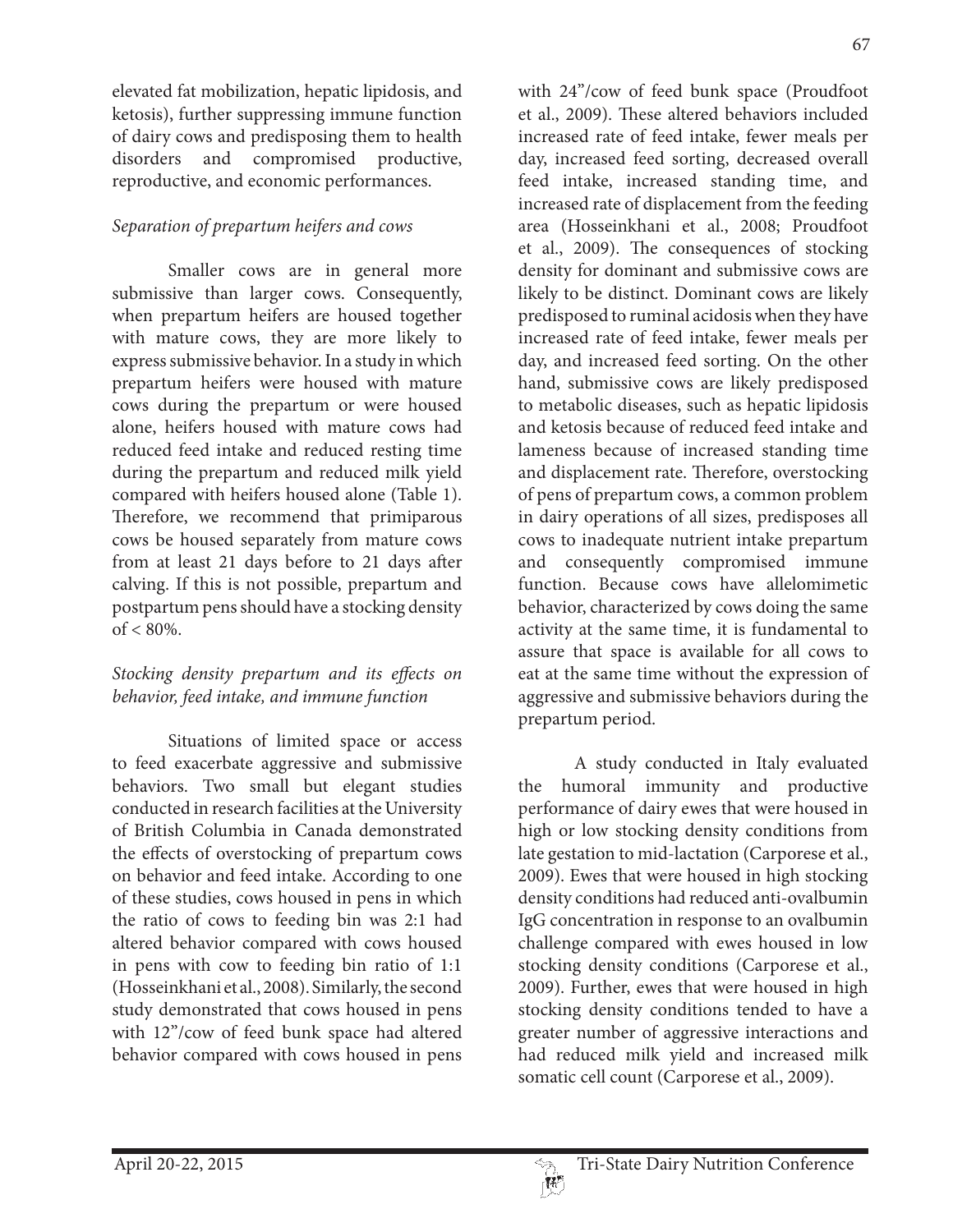In a recent experiment (Silva et al., 2014), prepartum Jersey cows were housed to attain 100% stocking density of headlocks (109% stocking density of stalls; **100SD**) or 80% stocking density of headlocks (87% stocking density of stalls; **80SD**). Although new cows entered the prepartum pen twice weekly in order to try to maintain a stocking density close to 80 and 100%, the average headlock stocking densities were  $74.1 \pm 0.4$  and 94.5  $\pm$  0.3% for 80SD and 100SD, respectively  $(P < 0.01;$  Figure 1). The stall stocking densities were 80.8 ± 0.4 and 103.1 ± 0.4% for 80SD and 100SD, respectively ( $P < 0.01$ ). Increased stocking density in the prepartum pen resulted in increased daily average displacement from the feed bunk ( $P < 0.01$ ; Figure 2) but had minimal effect on average daily lying (Figure 3) and feeding (Figure 4) times. Metabolic profile of prepartum dairy cattle exposed to 80 and 100% stocking density was generally not different (Silva et al., 2014). Similarly, innate and adaptive immune functions were not compromised by 100% stocking density (data not shown).

 Not surprisingly, there was no effect of stocking density on incidence of periparturient diseases, removal from the herd within 60 days postpartum (Table 2), and yield of energy corrected milk ( $80SD = 75.2 \pm 1.1$  vs.  $100SD =$  $74.4 \pm 1.1$  lb/day;  $P = 0.56$ ).

 A recent experiment conducted in Canada evaluated the metabolic responses of cows housed at 80% stall stocking density and 35" of feedbunk space per cow (n = 24) and cows housed at 120% stall stocking density and  $18$ " of feedbunk space per cow (n = 24) (Miltenburg et al., 2014). Group sizes were 6 and 10 cows per pen and the cows were enrolled in the experiment 21 days before expected calving date. Although cows housed in overstocked pens had greater albumin and

bilirubin concentrations, they also had reduced <sup>E</sup>-hydroxy butyrate **(BHBA)** and non-esterified fatty acids **(NEFA)** concentrations compared with understocked cows. Stocking density had no effect on neutrophil function (oxidative burst). Number of cows in this experiment was small, but no differences between treatments were observed in incidence of uterine diseases.

 Recently, our group conducted an experiment to evaluate the rumination, activity, and lying behavior pattern of periparturient dairy animals. During the experiment, stocking density of the pens, based on feedbunk space, was monitored, but it was not manipulated purposively to compare effects of stocking density on rumination, activity, and lying behavior. Evaluating the data retrospectively, however, we observed that different stocking densities in the last 7 days prepartum (range: parous =  $63$  to  $103\%$ , nulliparous =  $90$  to  $120\%$ ) was not correlated with average rumination (min/d; Figure 5A and 5B) and lying time (min/d; Figure 6A and 6B) during the last 7 days prepartum (Chebel, personal communication).

 Current recommendations indicate that stocking density during the prepartum should be 80% of headlock and at least 30" of linear feed bunk space per animal, depending on breed. In the experiment by Silva et al. (2014) and Lobeck-Luchterhand et al. (2014), we demonstrated that when parous and nulliparous animals are housed separately, when water is readily available, when the length of the "closeup" prepartum period is > 21 days, and when feed bunk management is appropriate, target stocking density on the day of regrouping may be as high as 100% of headlocks.

 An issue that is often overlooked is the amount of water and access to water available to prepartum and postpartum cows. In general, it is recommended that a minimum 4 to 5" of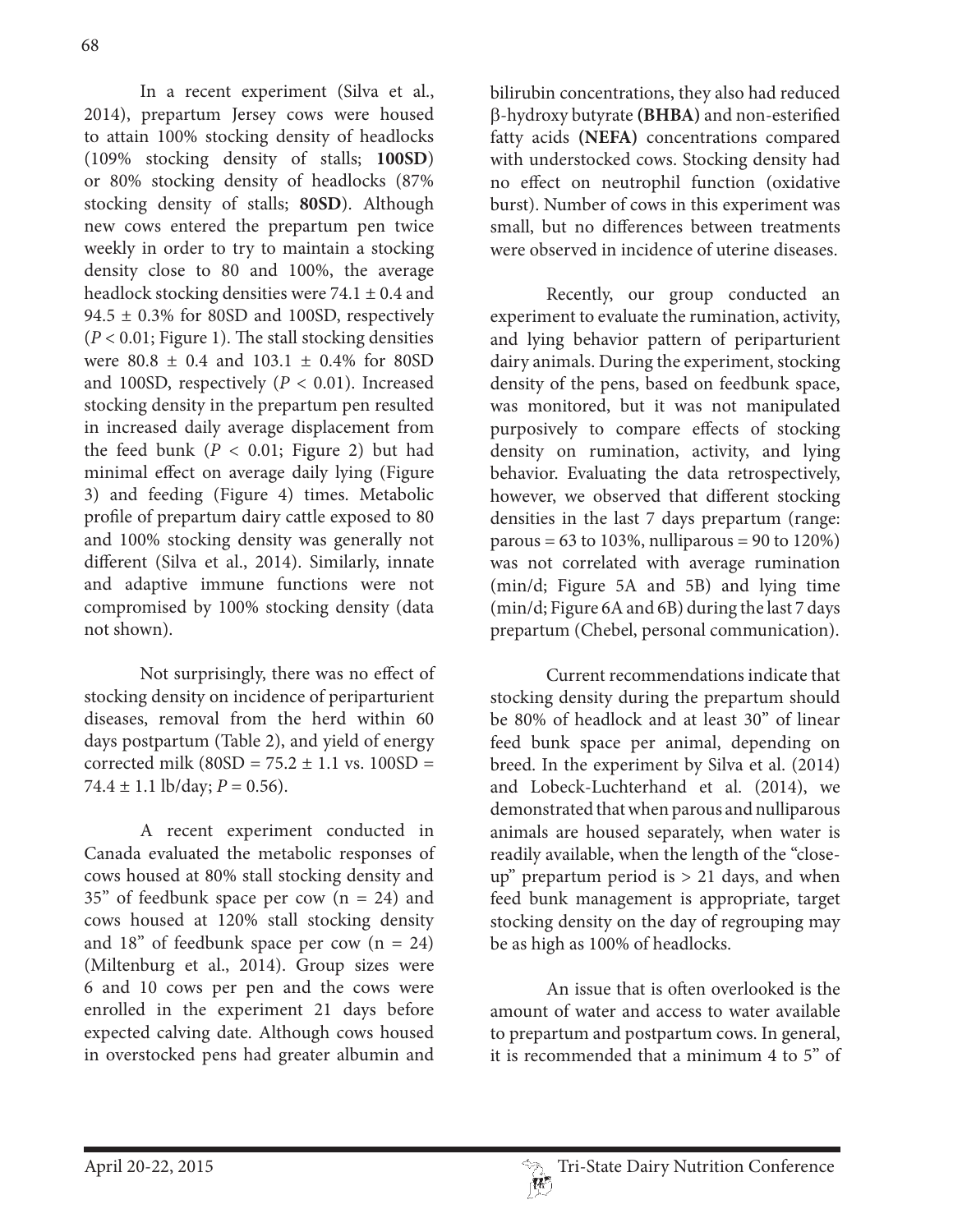linear water trough space per cow and 1 water trough per 20 cows to assure that cows have sufficient access to water.

### Effects of regrouping frequency on behavior, feed intake, and milk yield

 Another situation commonly observed in dairy operations that may pose a risk to the health of peripartum cows is frequent regrouping during the prepartum period. Regrouping of dairy cows is used in dairy operations to maintain homogenous groups in terms of gestation stage to optimize nutritional management. Thus, in many dairy operations cows are housed as a group from approximately 230 to 250 days of gestation in so called "dry cow pens" and as another group from 251 days of gestation to parturition in so called "close-up cow pens". Every week, cows from the dry-cow pen are moved to the close-up cow pen, which results in weekly disruption of social interactions and for many cows disruption of social interactions in the last days before parturition. The effects of regrouping frequency of cows on behavior, feed intake, and health have been less studied and have yielded more contradictory results. In small studies also conducted in Canada, cows were demonstrated to have reduced feeding time, greater rate of displacement from the feed bunk and stalls, and reduced milk yield within a few hours after regrouping (von Keyserlingk et al., 2008). Although the question has not yet been definitively answered, cows may require 3 to 14 days after regrouping to re-establish social stability to pre-regrouping levels (Grant and Albright, 1995). This could be a significant problem for close-up cows because weekly entry of new cows in the close-up pen could result in social disruption and stress on the last days of gestation, compromising further dry matter intake **(DMI)** and immune parameters.

 Coonen et al. (2011) evaluated dry matter intake, plasma NEFA concentration, and 30-day milk yield of close-up cows (14 to 28 days before expected calving date) that were housed in stable (no new cows entering the close-up pen) or dynamic pen (new cows entering the close-up pen twice weekly). The pens were relatively small (10 cows per pen) and the total number of cows used in the experiment was 85. In this small study, no differences between 'stable' and 'dynamic' grouping systems in feed bunk displacement rate, DMI ( $P = 0.53$ ), NEFA concentrations during the peripartum  $(P > 0.32)$ , and milk yield  $(P = 0.32)$  in the first 30 DIM were observed. The observations that DMI, NEFA concentration, and milk yield did not differ are novel and suggest that larger experiments are necessary.

 In a recent study (Silva et al., 2013a and 2013b; Lobeck-Luchterhand et al., 2014), the hypothesis that constant disturbance of social order prepartum by weekly introducing new cows in a close-up pen was tested in a large dairy herd (6,400 lactating cows). Cows  $(254 \pm 7)$  days of gestation) were paired by gestation length and assigned randomly to an All-In-All-Out **(AIAO)** or control treatments. In the AIAO ( $n = 259$ ) treatment, groups of 44 cows were moved into a pen where they remained for 5 wk, whereas in the control treatment  $(n = 308)$ , approximately 10 cows were moved into a pen weekly to maintain a stocking density of 100% and 92% relative to stalls and headlocks, respectively, 7.9 m2/cow. At the completion of 5 wk, cows in the AIAO treatment that had not calved by 5 wk were moved to a new pen and a new replicate was initiated. The data referent to these AIAO cows that had to be regrouped at the end of the 5 wk replicate were used for statistical analysis. Pens were identical in size (44 stalls and 48 headlocks) and design and each of the pens received each treatment a total of 3 times, totaling 6 replicates.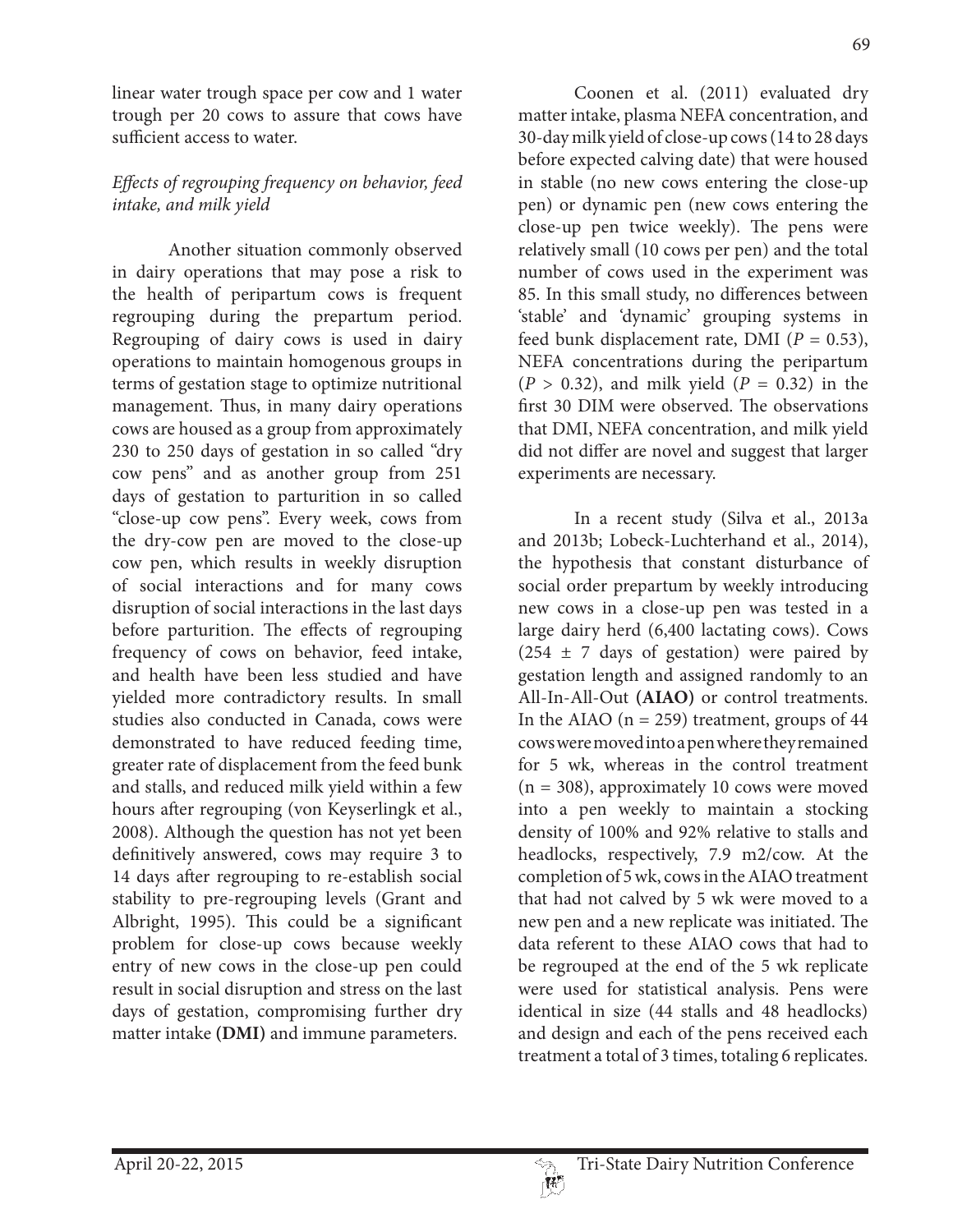Video recording cameras were placed above the feed lane for determination of feed bunk displacement activity (Lobeck-Luchterhand et al., 2014). Displacement from the feed bunk was measured, in both pens, during 3 h on the day cows were moved to the close-up pen (-30 days before expected calving date) at  $13:00 \pm 1:00$  and following fresh feed delivery  $(05:00 \pm 1:00)$  1, 2, 3 and 7 days after cows were moved to the control close-up pen. The average stocking density of the control pen was 87% (69.5 to 100%), whereas in the AIAO pen, the average stocking density was 73% (7.3 to 100%; Figure 7; Silva et al., 2013a). A greater number of displacements (Figure 8) and a greater displacement rate (Figure 9) were observed in the control treatment than in the AIAO treatment (Lobeck-Luchterhand et al., 2014). Minimal changes in feeding time, however, were observed during the 5 weeks preceding calving (Figure 10; Lobeck-Luchterhand et al., 2014). Percentage of cows at the feed bunk at different times of the day were similar between AIAO and control treatments (Figure 11; Lobeck-Luchterhand et al., 2014). Despite these changes in behavior, no changes in immune (innate and adaptive; Silva et al., 2013b) and metabolic parameters were observed (Silva et al., 2013a). Consequently, no differences in incidences of disease (Table 3) and yield of energy corrected milk (Figure 12) were observed.

 There were 18 AIAO cows that did not calve within 5 wk and had to be mixed with other cows. The average interval between mixing of these cows and calving was  $4.1 \pm 0.6$ days (Silva et al., 2013a). When compared with AIAO that calved within the 5 wk replicate and were not regrouped, AIAO cows that had to be regrouped at the end of the 5 wk replicate had greater milk yield, greater yields of fat and protein, and greater yield of energy corrected milk (Table 4; Silva et al., 2013a).

 Weekly entry of new cows in a closeup pen is expected to cause more agonistic interactions in the feed bunk than the stable pen. The increased rate of displacement from the feed bunk did not affect innate immune function, metabolic parameters, incidence of diseases, and reproductive and productive performances. It is interesting that even AIAO cows that underwent group change within  $4.1 \pm 0.6$  days prepartum had no significant increase in incidence of disease or reduction in reproductive performance.

 In a recent experiment conducted by researchers in Canada, however, the behavioral response to regrouping was dependent on stocking density, such that increased stocking density (100% of headlocks) resulted in more frequent antagonistic behavior in the feedbunk compared with reduced stocking density (50 or 25% of headlocks; Talebi et al., 2014). It remains, however, that behavioral changes are 1 of the 4 biological responses to stress, with neuroendocrine, immune, and autonomic being the other 3. Stressors that only cause a transient change in behavior but have no effects on other responses seem to have little importance to biological function of cows.

# Grouping strategy during the postpartum period

 Similar to the concerns described for the prepartum period, during the postpartum period cows must be offered the best environment possible. Although controversy exists regarding whether or not prepartum feed intake should be maximized, during the postpartum period cows should increase feed intake at a very fast rate to reduce the extent of negative energy balance. However, because of the difficulty in applying different management strategies to milking cows, limited experiments have compared housing and grouping strategies during the postpartum period.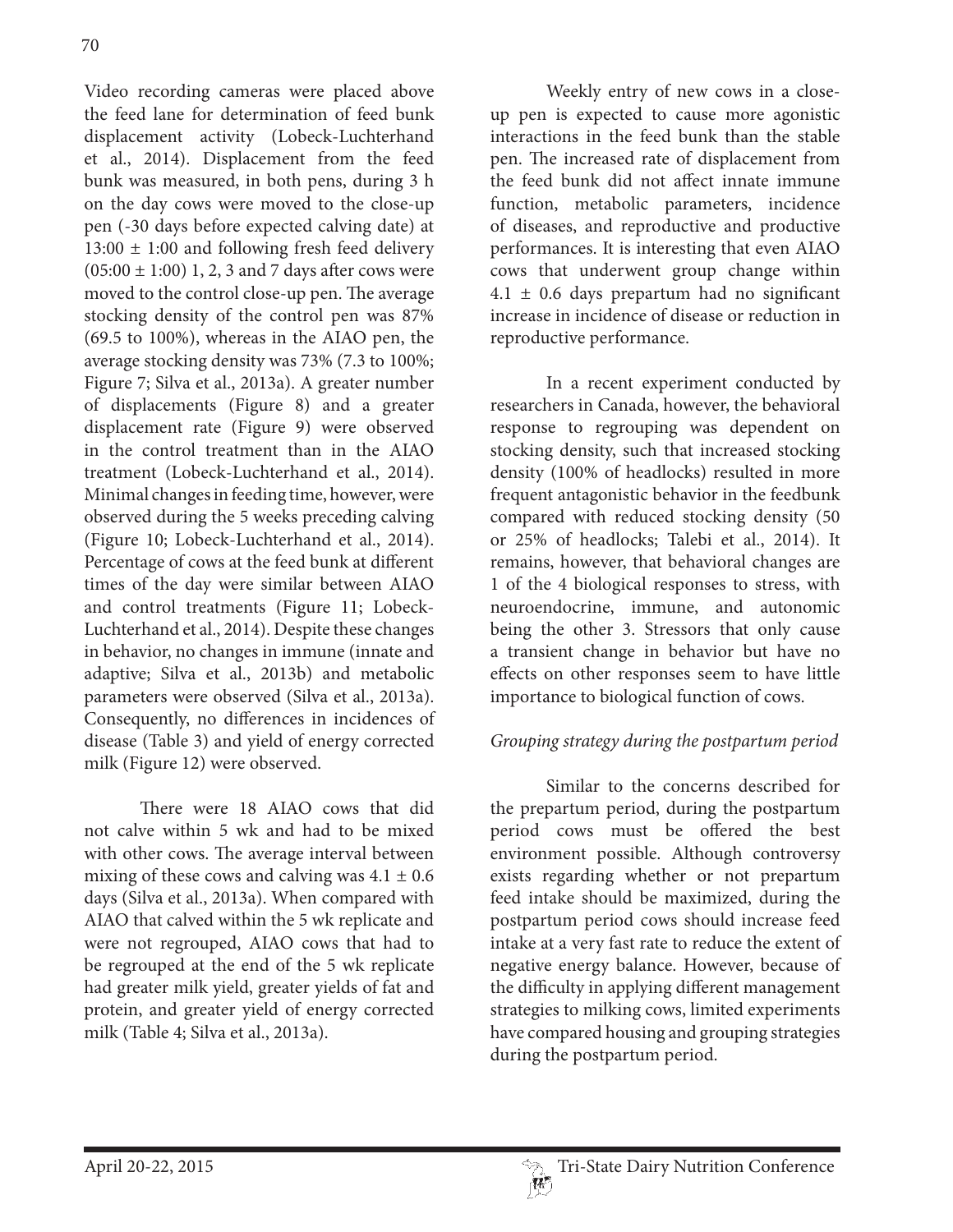In an observational study of 24 Canadian herds (66 to 570 lactating cows, mean  $= 161.8$ ± 120 lactating cows), researchers evaluated risk factors for improved performance (Sova et al., 2013). In these herds, average feedbunk space was 21" (14 to 39"), but no description of grouping strategy (e.g., separation of primiparous and multiparous) was given. Nonetheless, factors associated with DMI were milking frequency and feeding frequency, such that 3x milking vs 2x milking increased feed intake by 3.12 lb/day and 2x feeding vs 1x feeding increased feed intake by 2.62 lb/day. On the other hand, managerial factors associated with milk yield were milk frequency, feeding frequency, and linear water space. Increasing milking frequency from 2x to 3x increased milk yield by 13.0 lb/day, increasing feeding frequency from 1x to 2x increased milk yield by 4.42 lb/day, and increasing linear water through space by 1 cm increased milk yield by 0.84 lb/day. Although this was not a controlled experiment, the findings of this observational experiment demonstrated that feedbunk and water through space are critical to maximize milk yield. The positive effects of increased milking frequency on DMI and milk yield also are very important; however, milking >4x/day may pose challenges to cow budget time, such that resting and feeding time may be compromised. Suggested cow budget time is 3 to 5 hr/day of feeding, 10 to 14 hr/day of lying in a freestall, and 7 to 10 hr/day of ruminating (Grant and Albright, 2001). Krawczel et al. (2012) evaluated behavior and production of cows subjected to 100, 113, 131, and 142% stocking density based on number of stalls and headlocks. Each cow was subjected to the different stocking densities for 14 days. Lying time was reduced as stocking density increased  $(100\% = 12.9 \text{ hr/day}, 113\% = 12.8 \text{ hr/day},$  $131\% = 12.2$  hr/day, and  $142\% = 12.3$  hr/day). Overall daily feeding and rumination time were not affected by stocking density, but greater

stocking density was associated with reduced rumination while in a stall  $(100\% = 95.1, 113\%)$  $= 93.7, 131\% = 89.6$  and  $142\% = 97.3\%$  of time in stall). There was a slight worsening of leg hygiene score after 14 days of exposure to high stocking density. There was a linear increase in displacement from the feedbunk as stocking density increased ( $y = 0.27x - 18.5$ ;  $R^2 = 0.60$ ;  $P < 0.01$ ); however, stocking density did not affect cortisol concentrations or milk yield. Finally, regrouping of lactating cows produced several alterations in feeding behavior (feeding time – 15 fewer minutes in the first hour after regrouping; displacements from the feed bunk – increased 2.5x in the first day after regrouping), reduced resting time (3 hr fewer of resting time in the first day after regrouping; von Keyserlingk et al., 2008). Furthermore, regrouping caused a reduction in milk yield (8.8 lb) on the day of regrouping. Importantly, however, the consequences of regrouping were very short lived. Furthermore in this experiment, 1 cow was moved to a group of 11 cows. This is hardly the scenario observed in commercial herds where larger groups of cows are moved to larger pens, which means cows may have more means to avoid confrontation and may benefit from familiarization with herdmates before regrouping.

## **Conclusions**

 Transition cows are predisposed to immunosuppression because of changes in endocrine and metabolic parameters during the periparturient period. Prepartum cows and heifers should be housed separately when possible to reduce agonistic interactions and to assure that submissive animals (usually heifers) have proper access to water, feed, and resting space. A recently proposed system to reduce regrouping of prepartum cows (AIAO system) has not resulted in improvements in metabolic, immune, health, or productive parameters,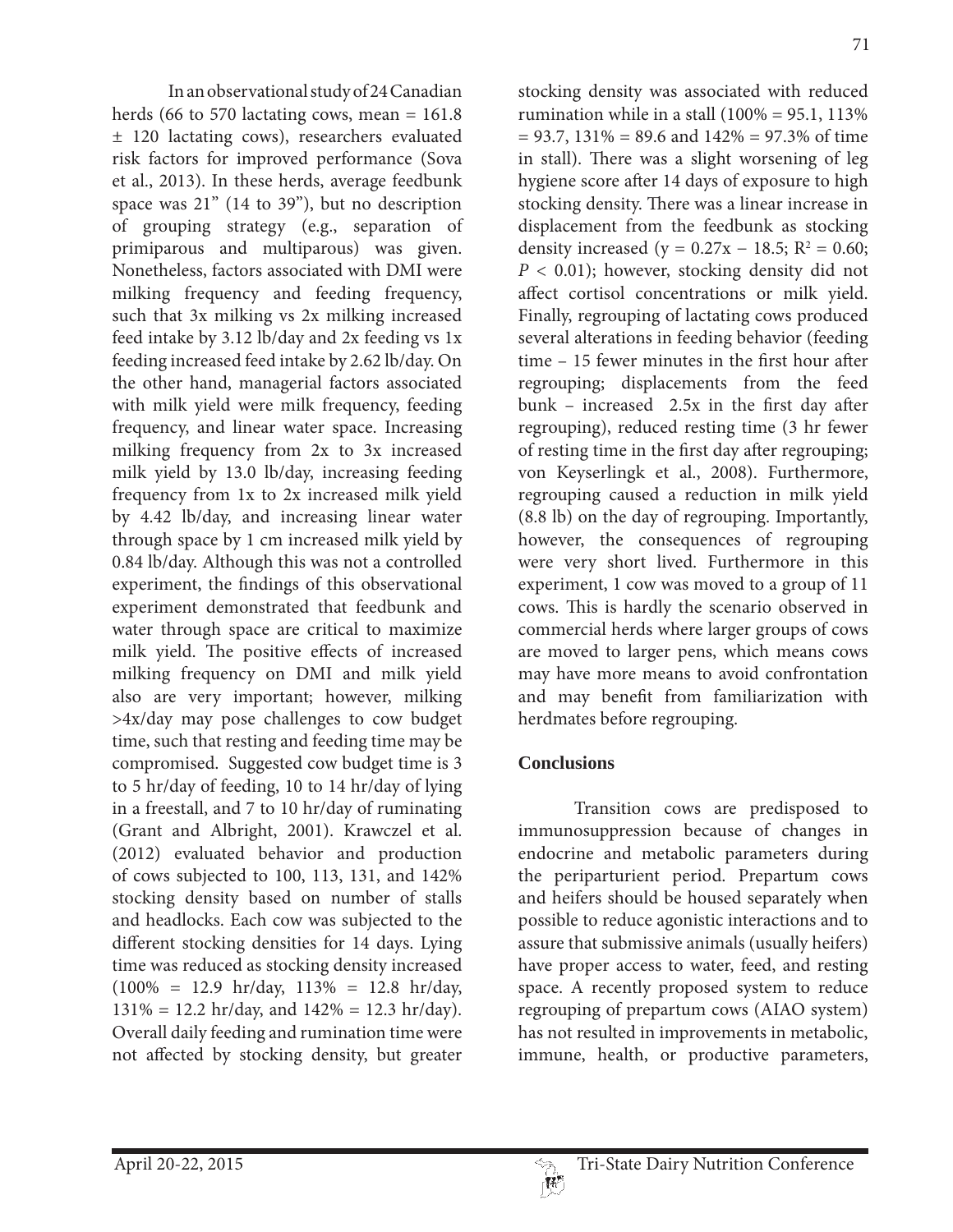even though it reduced the rate of agonistic interaction in the feed bunk. This indicates that regrouping of prepartum cows results in transient disruption of social interactions, but it is likely insufficient to alter neuroendocrine and immune functions sufficiently to compromise biological functions. Although we recently demonstrated that managing prepartum cows/ heifers to achieve 100% stocking density on the day of regrouping does not compromise immune function, health, and performance compared with a target stocking density of 80%, more studies are necessary to evaluate the ideal stocking density in the prepartum pens in different circumstances.

### **References**

Albright, J.L. 1983. Status of animal welfare awareness of producers and direction of animal welfare research in the future. J. Dairy Sci. 66:2208-2220.

Carporese, M., G. Annicchiarico, L. Schena, A. Muscio, R. Migliore, and A. Sevi. 2009. Influence of space allowance and housing conditions on the welfare, immune response and production performance of dairy ewes. J. Dairy Res. 76:66-73.

Coonen, J.M., M.J. Maroney, P.M. Crump, and R.R. Grummer. 2011. Short communication: Effect of a stable pen management strategy for precalving cows on dry matter intake, plasma nonesterified fatty acid levels, and milk production J. Dairy Sci. 94:2413–2417.

Grant, R.J., and J.L. Albright. 1995. Feeding behavior and management factors during the transition period in dairy cattle. J. Anim. Sci. 73:2791-2803.

Grant, R.J., and J.L. Albright. 2001. Effect of animal grouping on feeding behavior and intake of dairy cattle. J. Dairy Sci. 84(E.-Suppl.):E156– E163

Hosseinkhani, A., T.J. DeVries, K.L. Proudfoot, R. Valizadeh, D.M. Veira, and M.A.G. von Keyserlingk. 2008. The effects of feed bunk competition on the feed sorting behavior of close-up dry cows. J. Dairy Sci. 91:1115-1121.

Krawczel, P.D., L.B. Klaiber, R.E. Butzler, L.M. Klaiber, H.M. Dann, C.S. Mooney, and R.J. Grant. 2012. Short-term increases in stocking density affect the lying and social behavior, but not the productivity, of lactating Holstein dairy cows. J. Dairy Sci. 95:4298-4308.

Lobeck-Luchterhand, K.M., P.R. Silva, R.C. Chebel, and M.I. Endres. 2014. Effect of prepartum grouping strategy on displacements from the feed bunk and feeding behavior of dairy cows. J. Dairy Sci. 97:2800-2807.

Miltenburg, C.L., D. Bienzle, E. Scholtz, T.F. Duffield, and S.J. LeBlanc. 2014. The effect of prepartum housing on metabolic and reproductive health in dairy cows. American Association of Bovine Practitioners Proceeding 47:140.

Moberg, G.P. 2000. Biological response to stress: Implications for animal welfare. In The Biology of Animal Stress: Basic principles and implications for animal welfare, edn. 1, pp. 1-22. New York, NY: CABI Publishing.

Proudfoot, K.L., D.M. Veira, D.M. Weary, and M.A.G. von Keyserlingk. 2009. Competition at the feed bunk changes the feeding, standing, and social behavior of transition dairy cows. J. Dairy Sci. 92:3116-3123.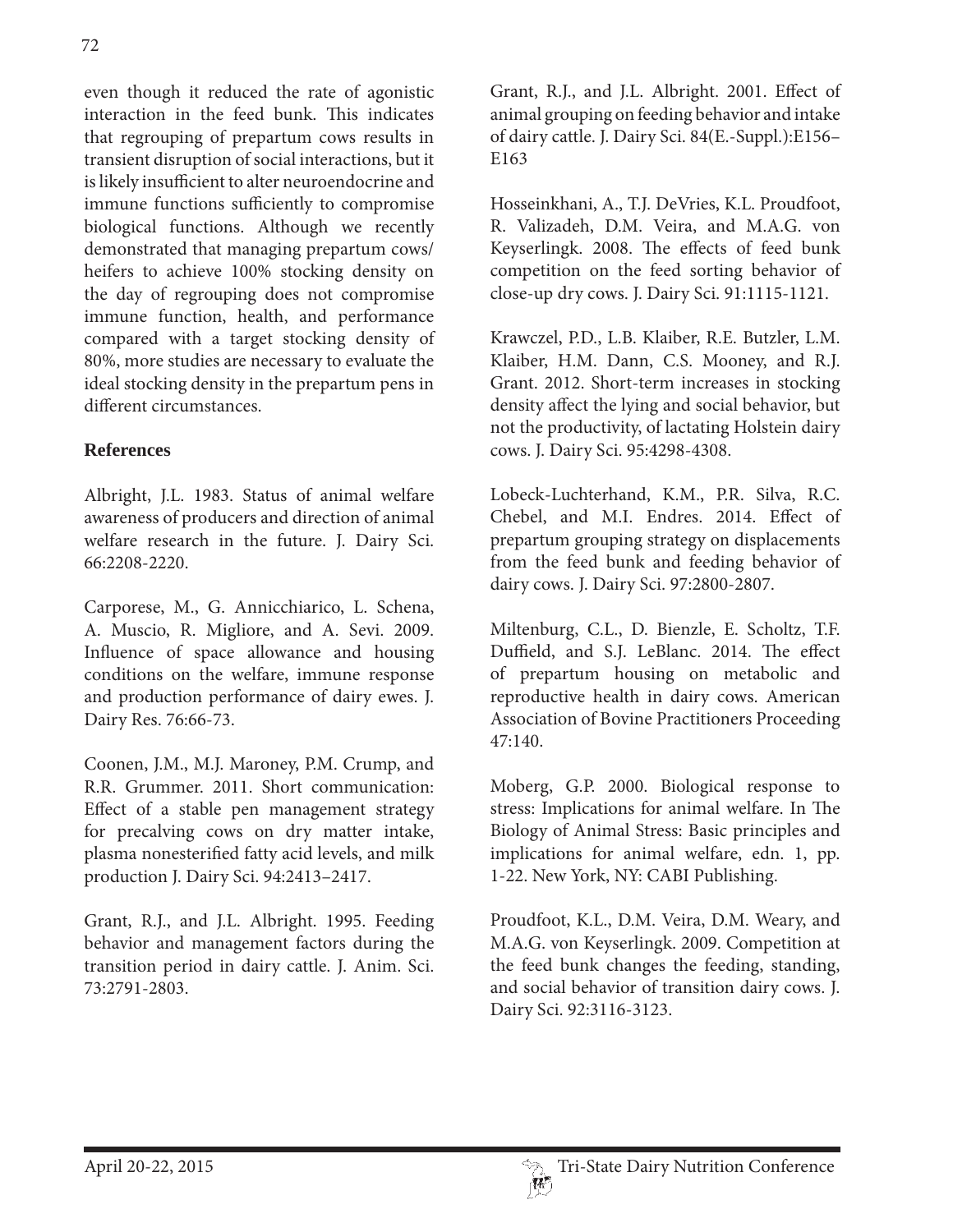Silva, P.R., J.G. Moraes, L.G. Mendonça, A.A. Scanavez, G. Nakagawa, J. Fetrow, M.I. Endres, and R.C. Chebel. 2013a. Effects of weekly regrouping of prepartum dairy cows on metabolic, health, reproductive, and productive parameters. J. Dairy Sci. 96:4436-4446.

Silva, P.R., J.G. Moraes, L.G. Mendonça, A.A. Scanavez, G. Nakagawa, M.A. Ballou, B. Walcheck, D. Haines, M.I. Endres, and R.C. Chebel. 2013b. Effects of weekly regrouping of prepartum dairy cows on innate immune response and antibody concentration. J. Dairy Sci. 96:7649-7657.

Silva, P.R., A.R. Dresch, K.S. Machado, J.G. Moraes, K. Lobeck-Luchterhand, T.K. Nishimura, M.A. Ferreira, M.I. Endres, and R.C. Chebel. 2014. Prepartum stocking density: Effects on metabolic, health, reproductive, and productive responses. J. Dairy Sci. 97:5521- 5532.

Sova, A.D., S.J. LeBlanc, B.W. McBride, and T.J. DeVries. 2013. Associations between herd-level feeding management practices, feed sorting, and milk production in freestall dairy farms. J. Dairy Sci. 96:4759-4770.

Talebi, A., M.A. von Keyserlingk, E. Telezhenko, and D.M. Weary. 2014. Reduced stocking density mitigates the negative effects of regrouping in dairy cattle. J. Dairy Sci. 97:1358- 1363.

von Keyserlingk, M.A.G., D. Olenick, and D.M. Weary. 2008. Acute behavioral effects of regrouping dairy cows. J. Dairy Sci. 91:1011- 1016.

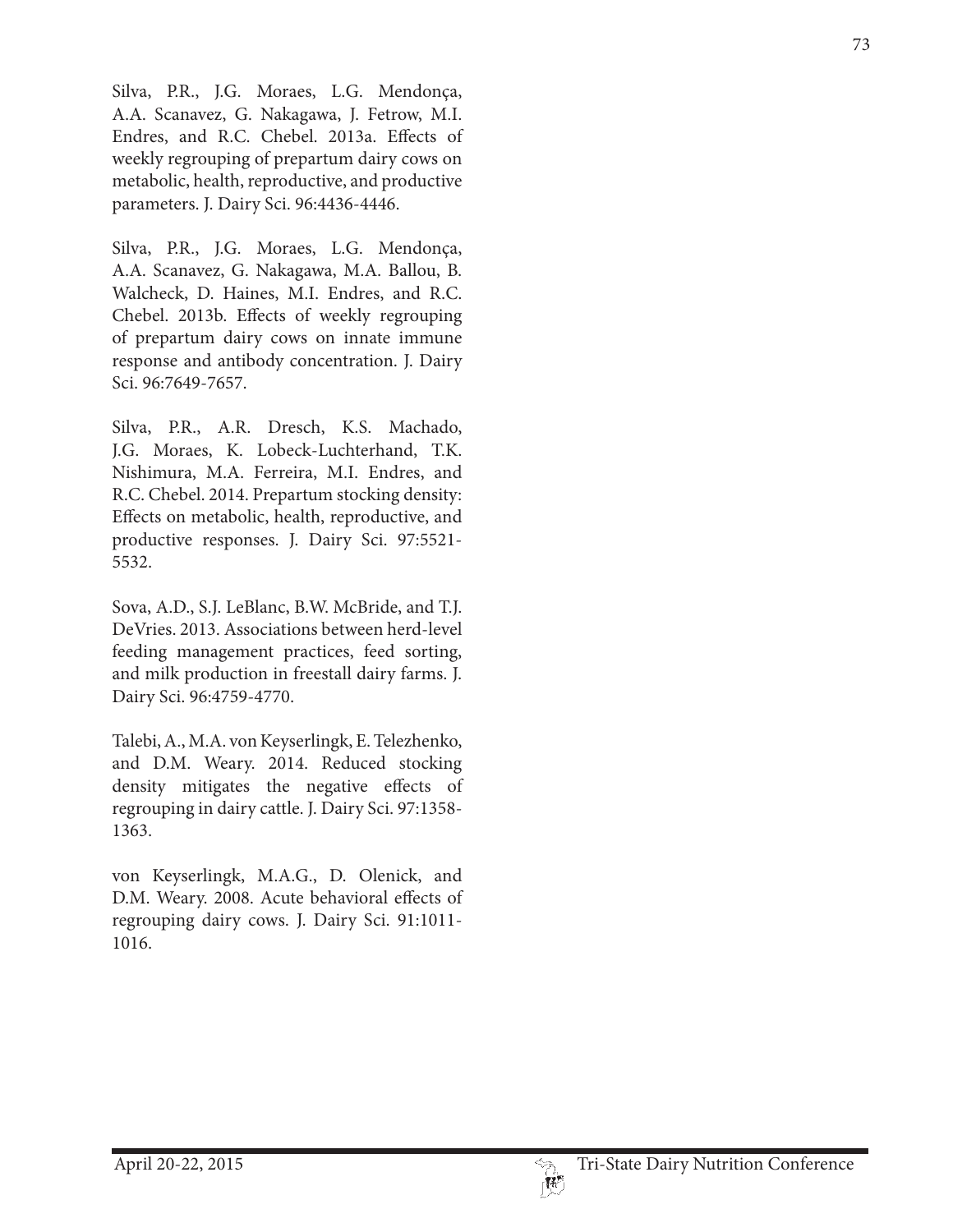| Item                       | Multipararous + Primiparous | Primiparous Only |  |
|----------------------------|-----------------------------|------------------|--|
| Eating time, min/day       | 184                         | 205              |  |
| Eating bouts/day           | 5.9                         | 6.4              |  |
| Concentrate intake, lb/day | 22.2                        | 25.5             |  |
| Silage intake, lb/day      | 16.9                        | 18.9             |  |
| Lying time, min/day        | 424                         | 461              |  |
| Resting periods/day        | 5.3                         | 6.3              |  |
| Milk yield, lb/130 day     | 5,243                       | 5,698            |  |
| Milk fat, %                | 3.92                        | 3.97             |  |

Table 1. Performance of primiparous cows when grouped separately from multiparous cows.<sup>1</sup>

<sup>1</sup>Adapted from Grant and Albright (1995)

| <b>Table 2.</b> Effects of prepartum stocking density (80SD vs. 100SD) on incidence of postpartum health |  |
|----------------------------------------------------------------------------------------------------------|--|
| disorders, lameness, and removal from the herd within 60 days postpartum (Silva et al., 2014).           |  |

| Items                                        | 80SD, %       | 100SD, % | $P$ – value |  |
|----------------------------------------------|---------------|----------|-------------|--|
| Retained fetal membranes                     | 5.1           | 7.8      | 0.19        |  |
| Metritis                                     | 21.2          | 16.7     | 0.11        |  |
| Acute metritis                               | 9.9           | 9.4      | 0.64        |  |
| Vaginal purulent discharge at $35 \pm 3$ DIM | 5.8           | 7.9      | 0.35        |  |
| Mastitis up to 60 DIM                        | 2.9           | 4.6      | 0.18        |  |
| Displacement of abomasum up to 60 DIM        | 1.0           | 0.7      | 0.78        |  |
| Locomotion score $> 2$ at $1 \pm 1$ DIM      | $0.6^{\circ}$ | 0.0      | 0.27        |  |
| Locomotion score $> 2$ at $35 + 3$ DIM       | 3.8           | 2.6      | 0.37        |  |
| Locomotion score $> 2$ at 56 $\pm$ 3 DIM     | 3.5           | 2.1      | 0.44        |  |
| Removed within 60 DIM                        | 6.1           | 5.1      | 0.63        |  |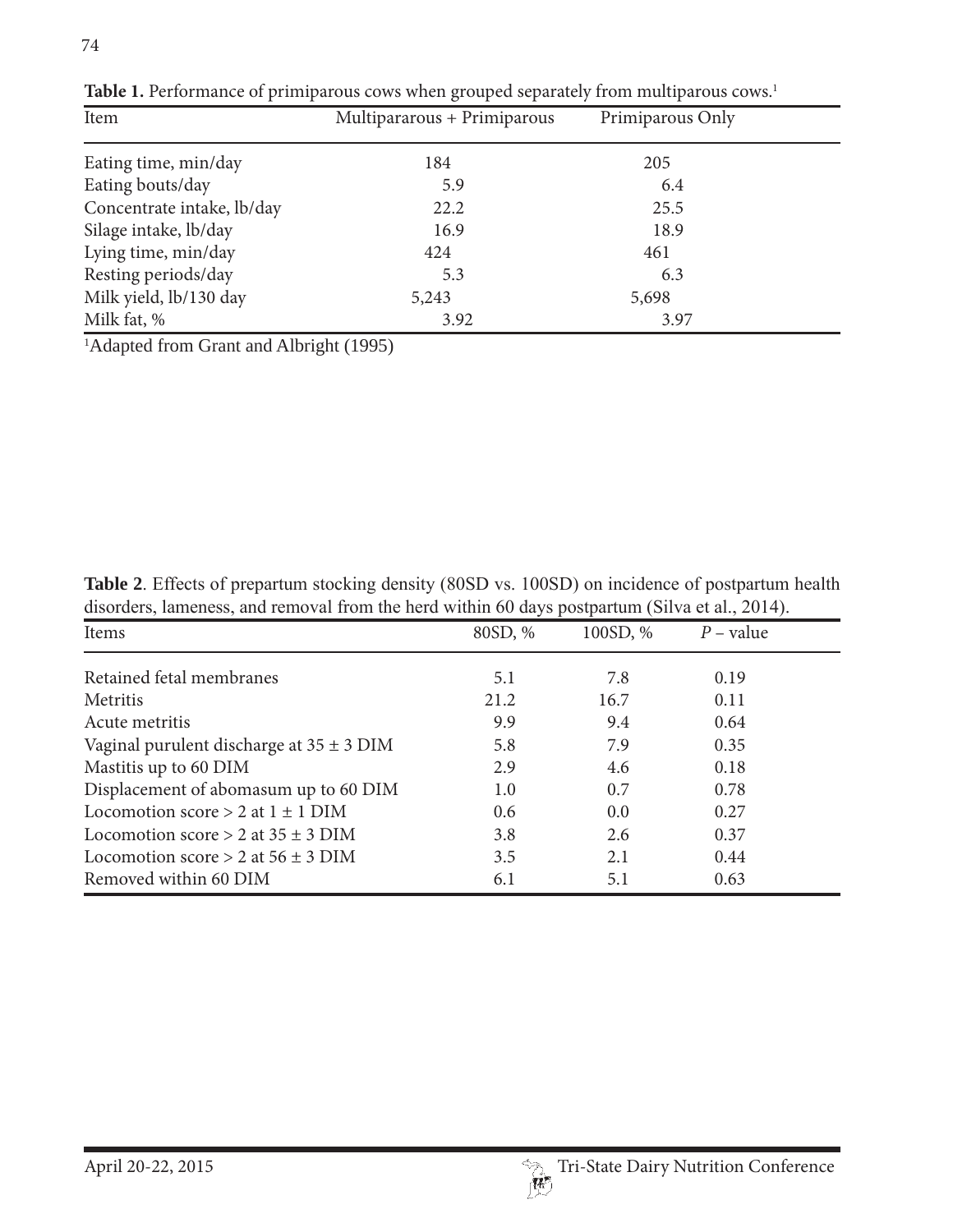| Items                                                        | $TRD1$ , % | AIAO <sup>1</sup> , % | $P$ – value |
|--------------------------------------------------------------|------------|-----------------------|-------------|
| Retained fetal membranes                                     | 10.9       | 11.6                  | 0.82        |
| Metritis                                                     | 16.7       | 19.8                  | 0.37        |
| Acute metritis                                               | 1.7        | 3.6                   | 0.22        |
| Sub-clinical endometritis at 30 days postpartum <sup>2</sup> | 20.7       | 24.1                  | 0.42        |
| Endometritis at 35 days postpartum <sup>2</sup>              | 10.3       | 10.3                  | 0.96        |
| Displacement of abomasum                                     | 3.2        | 1.7                   | 0.38        |
| Mastitis within 60 days postpartum                           | 13.8       | 11.3                  | 0.45        |
| Lame at $1 \pm 1$ DIM                                        | 4.3        | 4.8                   | 0.82        |
| Lame at $28 \pm 3$ DIM                                       | 10.0       | 7.5                   | 0.45        |
| Lame at $56 \pm 3$ DIM                                       | 9.1        | 6.0                   | 0.25        |
| Removal from the herd within 60 d postpartum                 | 9.1        | 8.9                   | 0.94        |

Table 3. Effects of prepartum grouping strategy (TRD vs AIAO)<sup>1</sup> on incidence of postpartum health disorders, lameness, and removal from the herd within 60 days postpartum (Silva et al., 2013a).

1 TRD (traditional prepartum grouping strategy) – weekly entry of new cows into the prepartum pen; and AIAO (All-In-All-Out prepartum grouping strategy) – no entry of new cows in the prepartum pen. Target stocking density was 100% of stalls and 91.6% of headlocks and 7.9 m<sup>2</sup>/cow (26 ft<sup>2</sup>/cow).

**Table 4.** Comparison of productive parameters and milk quality of All-In-All-Out (AIAO) cows that calved within their replicate and AIAO cows that had to be moved to a different pen (Silva et al., 2013a).

| Items                                 | AIAO that calved<br>within their replicate | AIAO moved to a<br>different pen | $P$ – value |
|---------------------------------------|--------------------------------------------|----------------------------------|-------------|
| Milk yield, lb/day                    | $61.6 \pm 1.0$                             | $3.5 \pm 3.4$                    | ${}_{0.01}$ |
| Fat yield, lb/day                     | $2.75 \pm 0.04$                            | $3.28 \pm 0.15$                  | ${}< 0.01$  |
| Protein yield, lb/day                 | $2.31 \pm 0.04$                            | $2.75 \pm 0.11$                  | ${}< 0.01$  |
| 3.5% fat corrected milk yield, lb/day | $78.7 \pm 1.28$                            | $93.7 \pm 4.20$                  | ${}< 0.01$  |
| Energy corrected milk yield, lb/day   | $73.5 \pm 1.17$                            | $87.3 \pm 3.8$                   | ${}< 0.01$  |
| Linear somatic cell count             | $2.94 \pm 0.08$                            | $3.18 \pm 0.28$                  | 0.41        |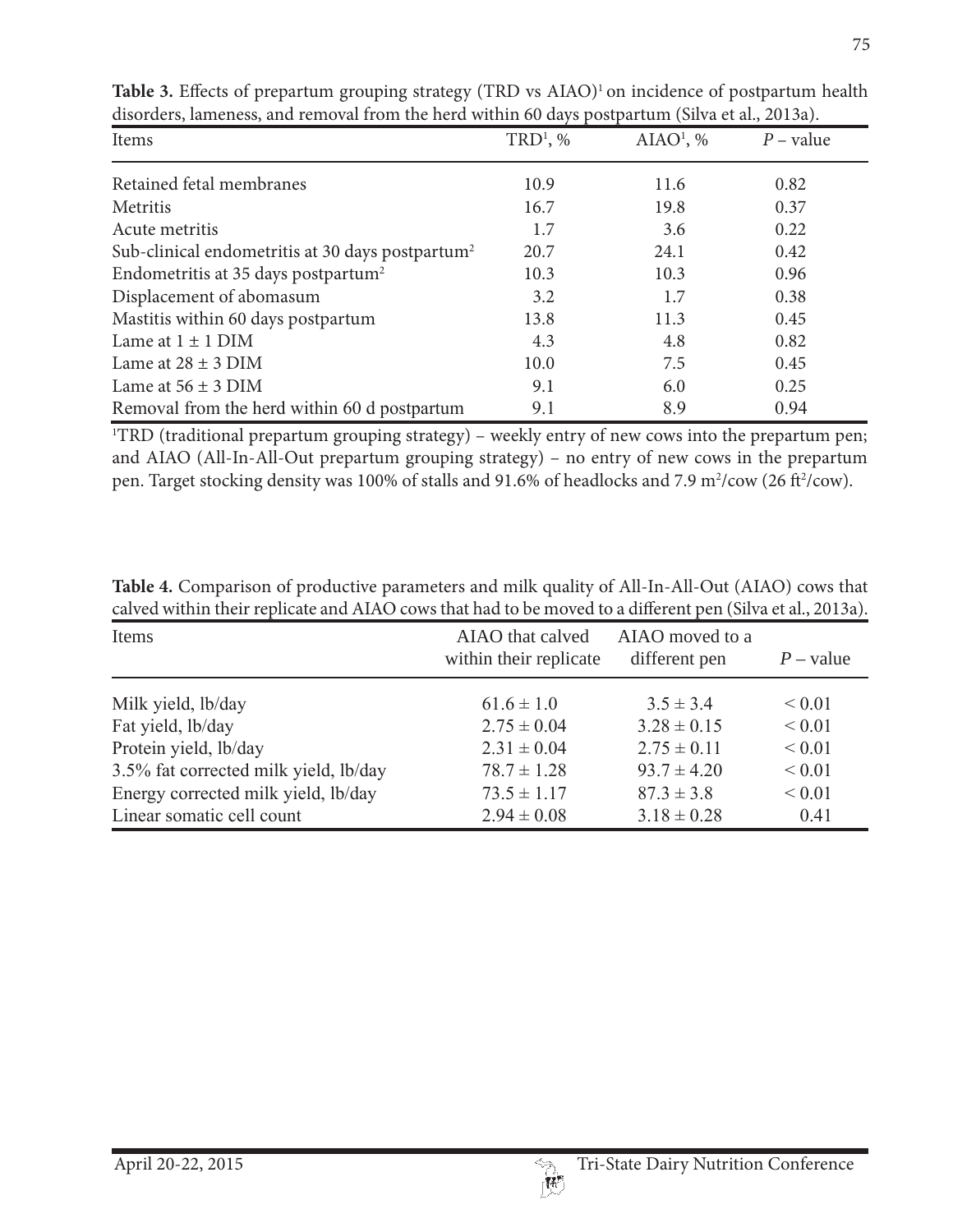

Figure 1. Headlock stocking density of heifers and cows submitted to the 80 and 100% stocking density treatments (Silva et al., 2014).



Figure 2. Effects of prepartum stocking density (80 or 100%) on daily number of displacements (Lobeck-Luchterhand et al., 2014).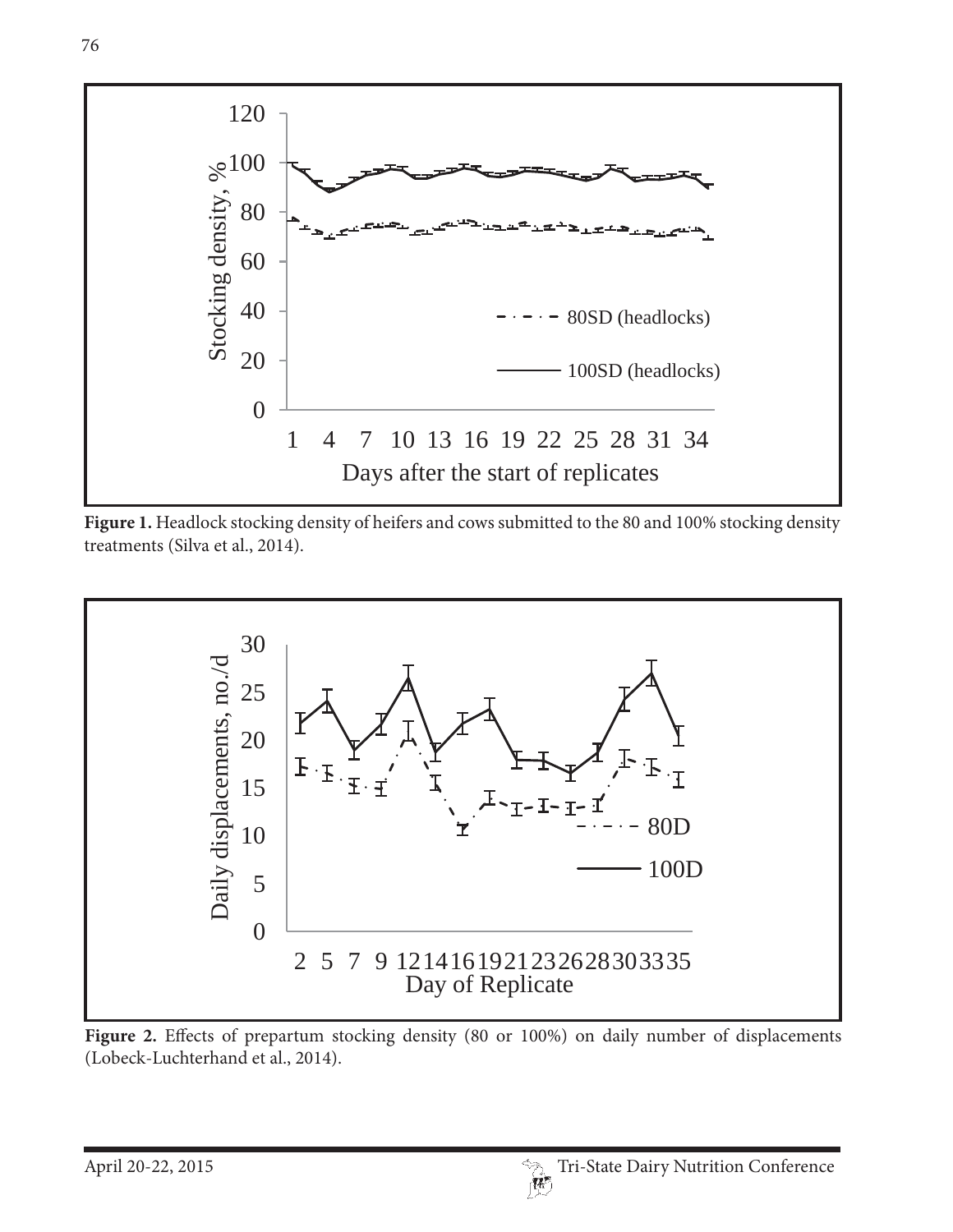

**Figure 3.** Effect of prepartum stocking density (80 to 100%) on daily lying time (Lobeck-Luchterhand et al., 2014).



**Figure 4.** Effect of prepartum stocking density (80 to 100%) on daily average feeding time (Lobeck-Luchterhand et al., 2014).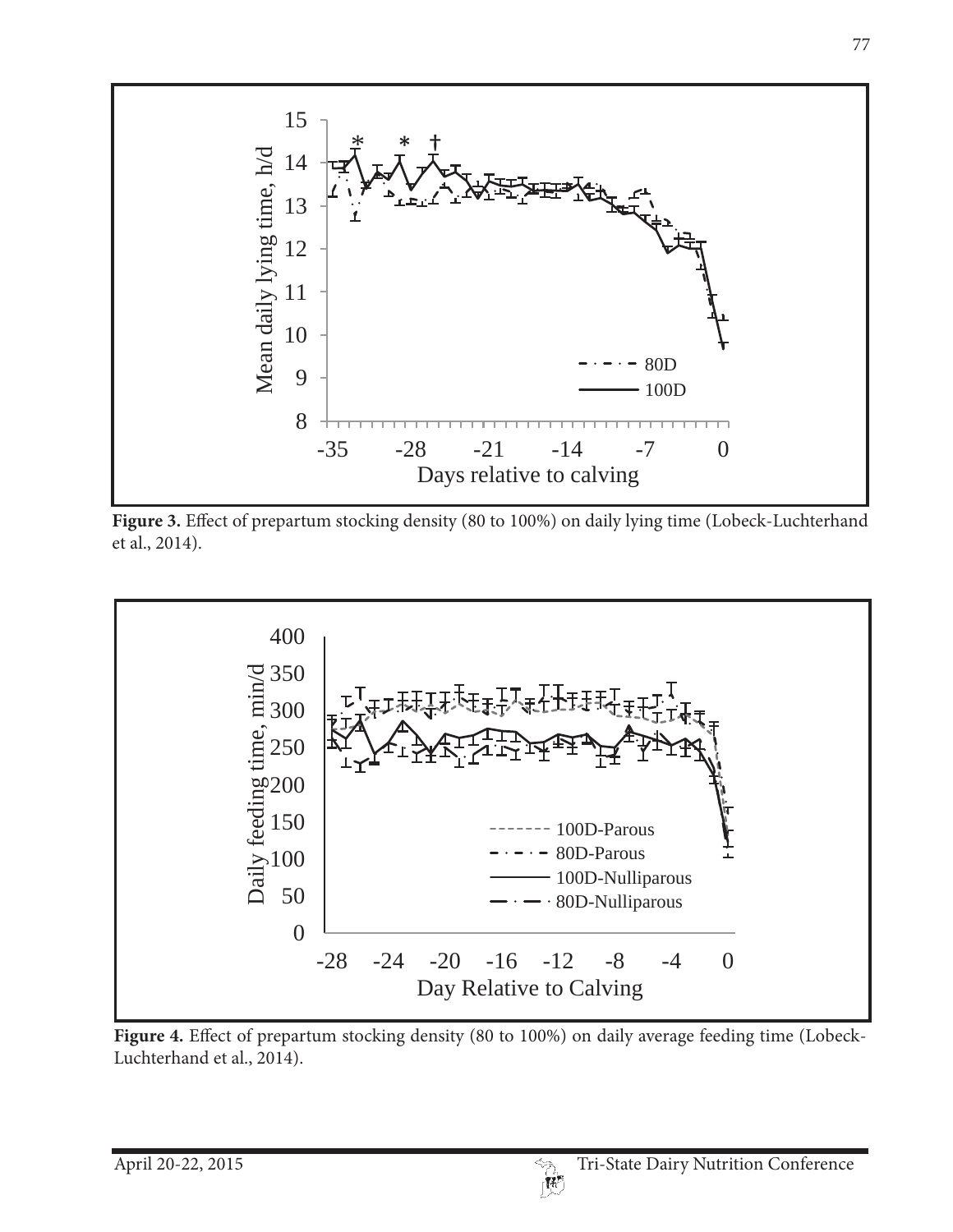

Figure 5A. Correlation between average stocking density (percentage feed bunk space) and rumination (min/d) during the last 7 days prepartum among parous animals ( $n = 219$ ;  $P = 0.83$ ,  $r = 0.01$ ).



**Figure 5B.** Correlation between average stocking density (percentage feed bunk space) and rumination (min/d) during the last 7 days prepartum among nulliparous animals ( $n = 77$ ;  $P = 0.42$ ,  $r = 0.09$ ).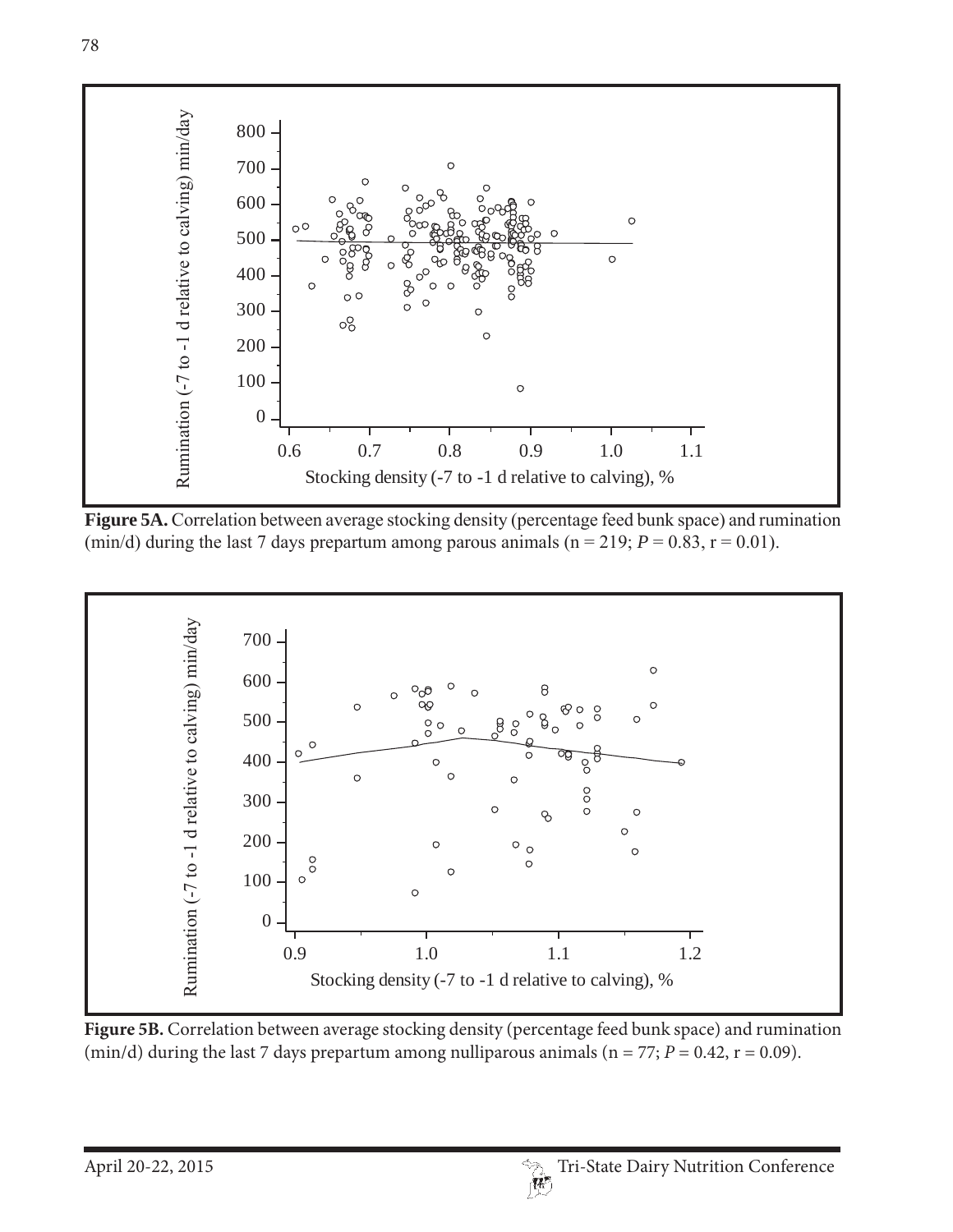

**Figure 6A.** Correlation between average stocking density (percentage feed bunk space) and lying time (min/d) during the last 7 days prepartum among parous animals ( $n = 219$ ;  $P = 0.67$ ,  $r = 0.03$ ).



**Figure 6B.** Correlation between average stocking density (percentage feed bunk space) and lying time (min/d) during the last 7 days prepartum among nulliparous animals ( $n = 219$ ;  $P = 0.83$ ;  $r = 0.03$ ).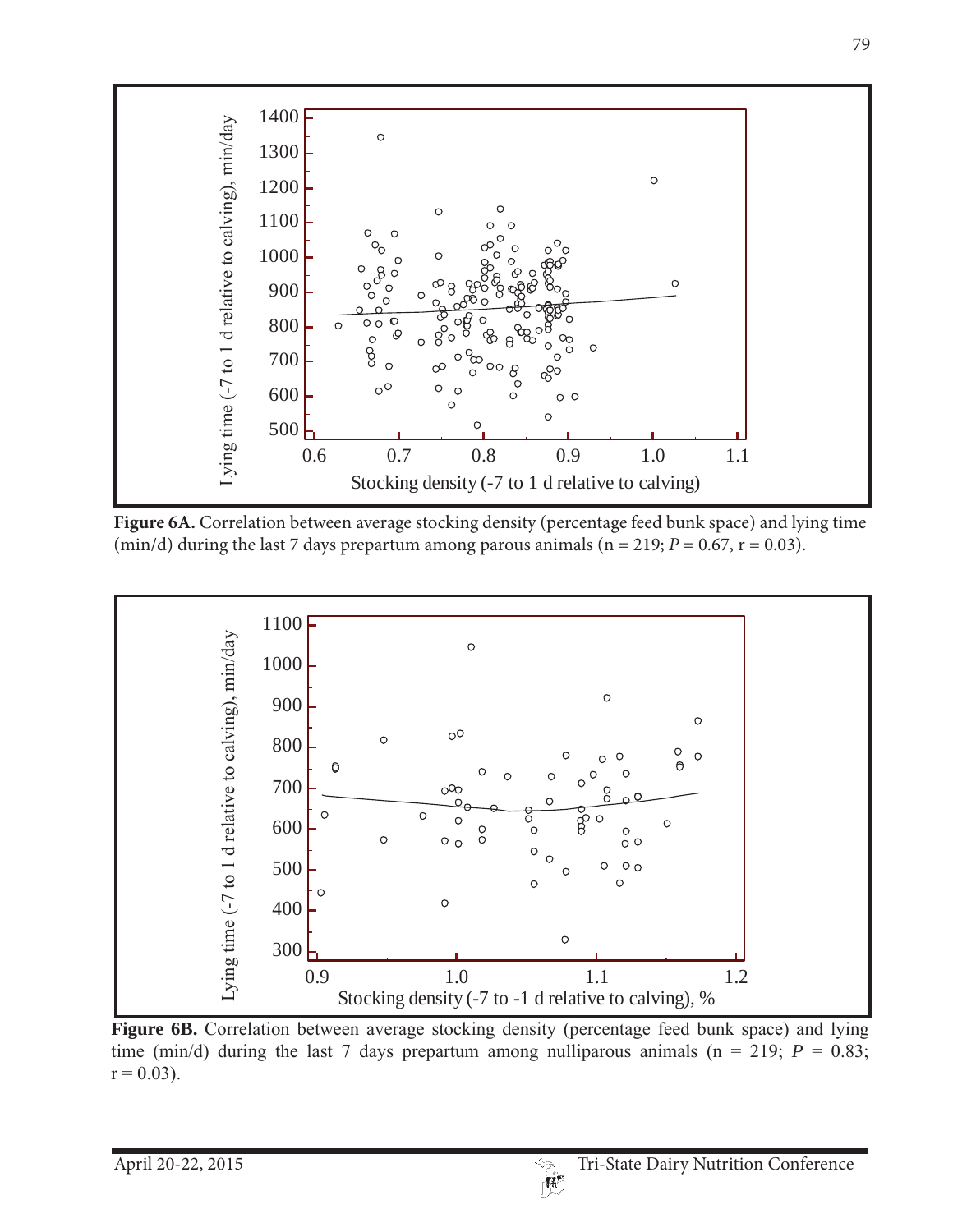

Figure 7. Effect of prepartum grouping strategy on stocking density of prepartum pens (TRD = traditional prepartum grouping strategy; AIAO = All-In-All-Out prepartum grouping strategy) (Silva et al., 2013A).



**Figure 8.** Effect of grouping strategy on average number of displacements during the prepartum period (TRD = traditional prepartum grouping strategy; AIAO = All-In-All-Out prepartum grouping strategy) (Lobeck-Luchterhand et al., 2014).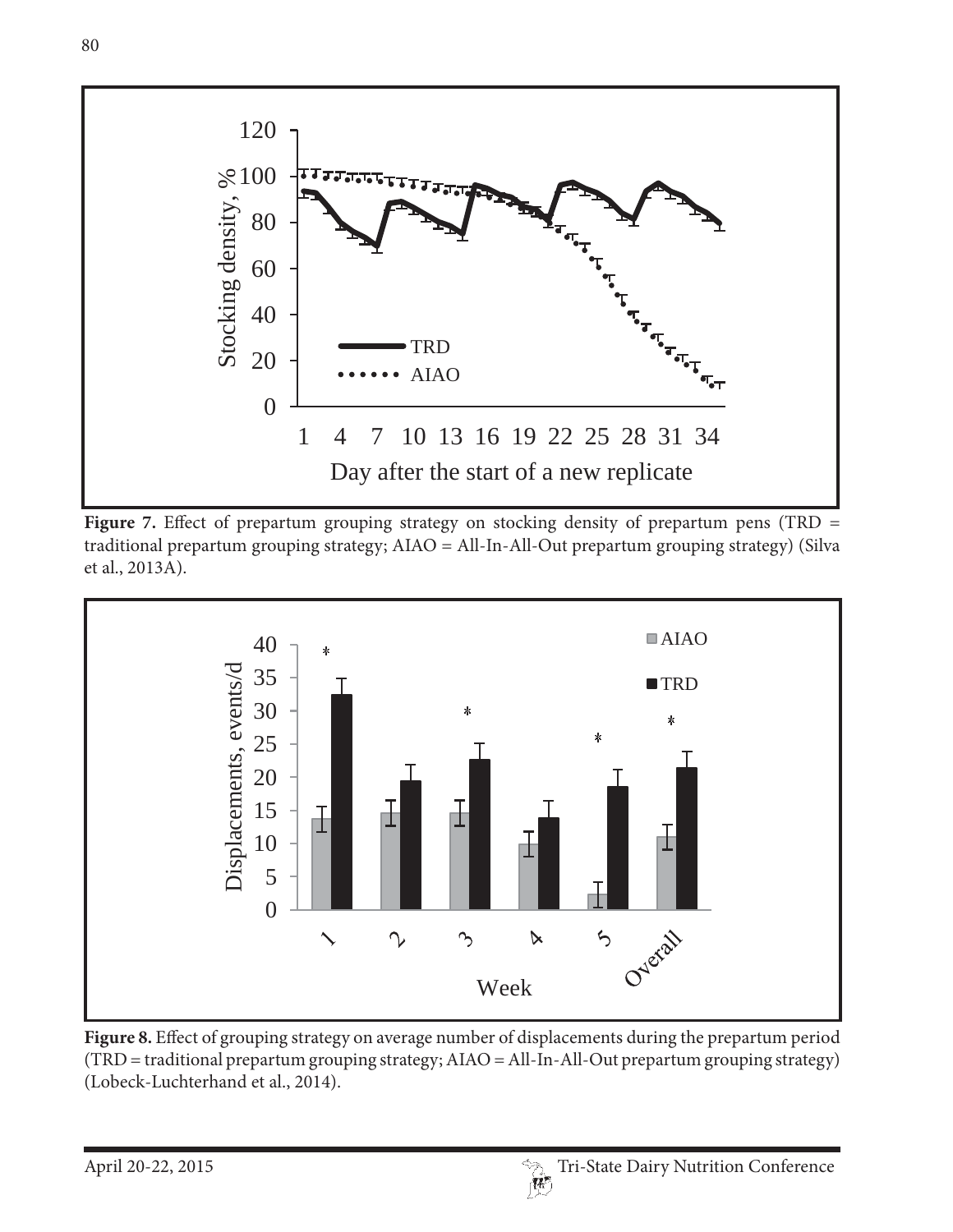

**Figure 9.** Effect of grouping strategy on average rate of displacement during the prepartum period (TRD = traditional prepartum grouping strategy; AIAO = All-In-All-Out prepartum grouping strategy) (Lobeck-Luchterhand et al., 2014).



**Figure 10.** Effect of grouping strategy on average daily feeding time during the prepartum period (TRD = traditional prepartum grouping strategy; AIAO = All-In-All-Out prepartum grouping strategy) (Lobeck-Luchterhand et al., 2014).